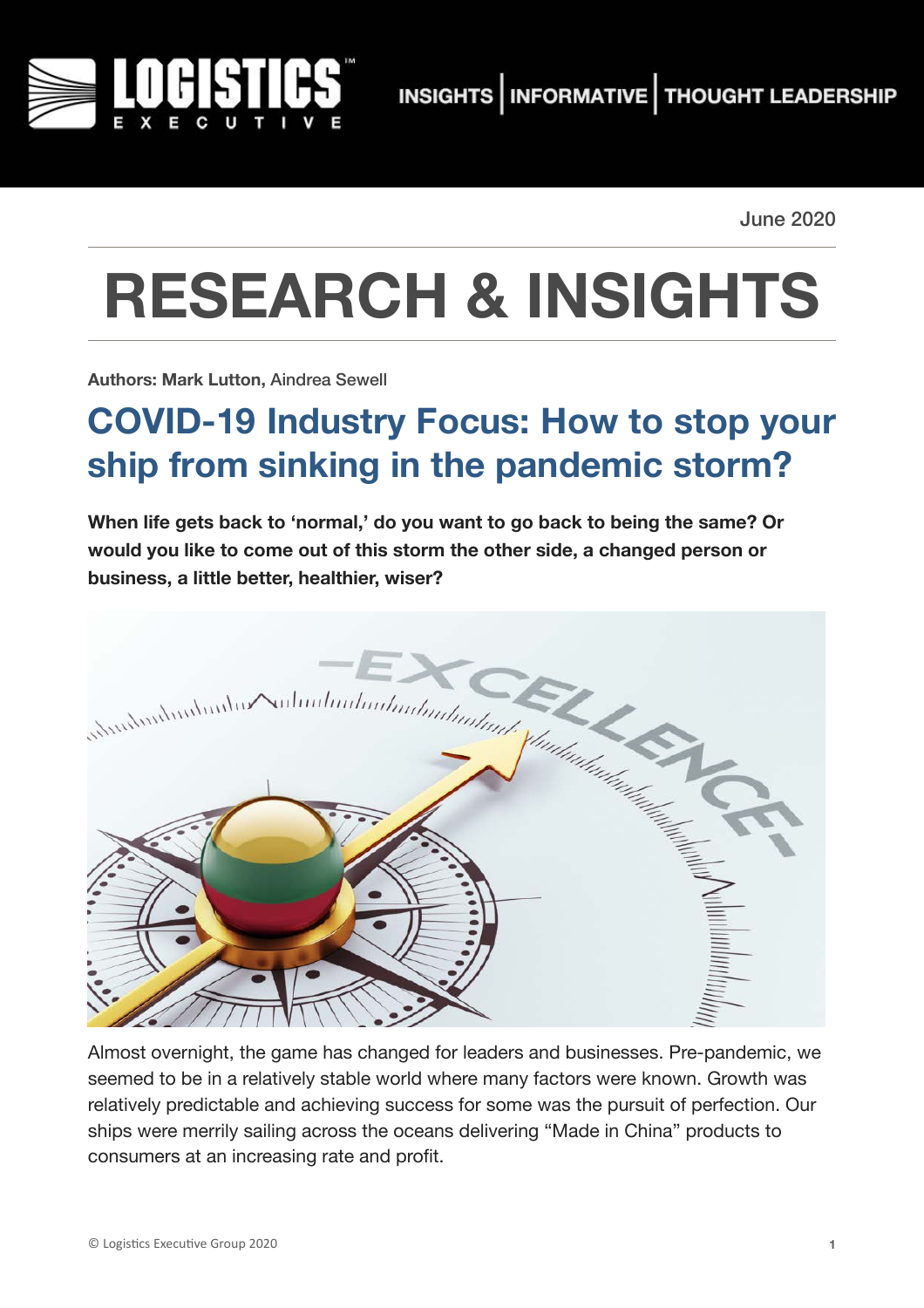Suddenly, our supply chains have become a liability. People are scared. Dr. Michael Ryan, of the World Health Organization who we keep seeing on the news channels, says when managing a crisis: "If you need to be right before you move, you will lose. Speed trumps perfection. Perfection is the enemy of good when it comes to emergency management."



Many leaders are currently in the middle of an emergency management situation for their countries and businesses and perfectionism has been thrown out the window in some cases.

Due to the uncertainty, leaders across all industries are adjusting strategies and supply chains, rewriting the rules of operating, and sometimes making

things up as they go. This kind of leadership demands mental agility. However, there is a challenge: our minds are not naturally built for agility

#### **How does Operational Excellence come into play?**

Well-run Lean organizations utilising Operational Excellence techniques will successfully weather this pandemic because they are superb problem solvers and able to manage in a crisis. No doubt, these Lean organizations will not only conceive the means to manage through the crisis but will emerge even stronger when the world comes out of it. They are the businesses when performing their daily work that are all about eliminating wastes and

maximising value to the customers because value is what customers need and expect and are willing to pay for.

Those with simpler systems, processes that are mapped and have governance alongside their culture of innovation are lighter on their feet. They are faster at making decisions, meeting customer needs, and getting value from new products and services. This will matter even more as they look to turn this crisis into recovery.

Some leaders have a natural tendency during times of crisis is to hunker down and retreat. Now is not the time **"Once the storm is over, you won't remember how you made it through, how you managed to survive - Haruki Murakami"**

for this. Now is the time for laser-like focus. Follow the lead of Jack Ma, founder of Alibaba, who only looks to hire people smarter than him. Surround yourself with smart people. Create an environment for ingenuity by empowering teams to be innovative within the framework of operational excellence. This is especially important when so many people are working remotely.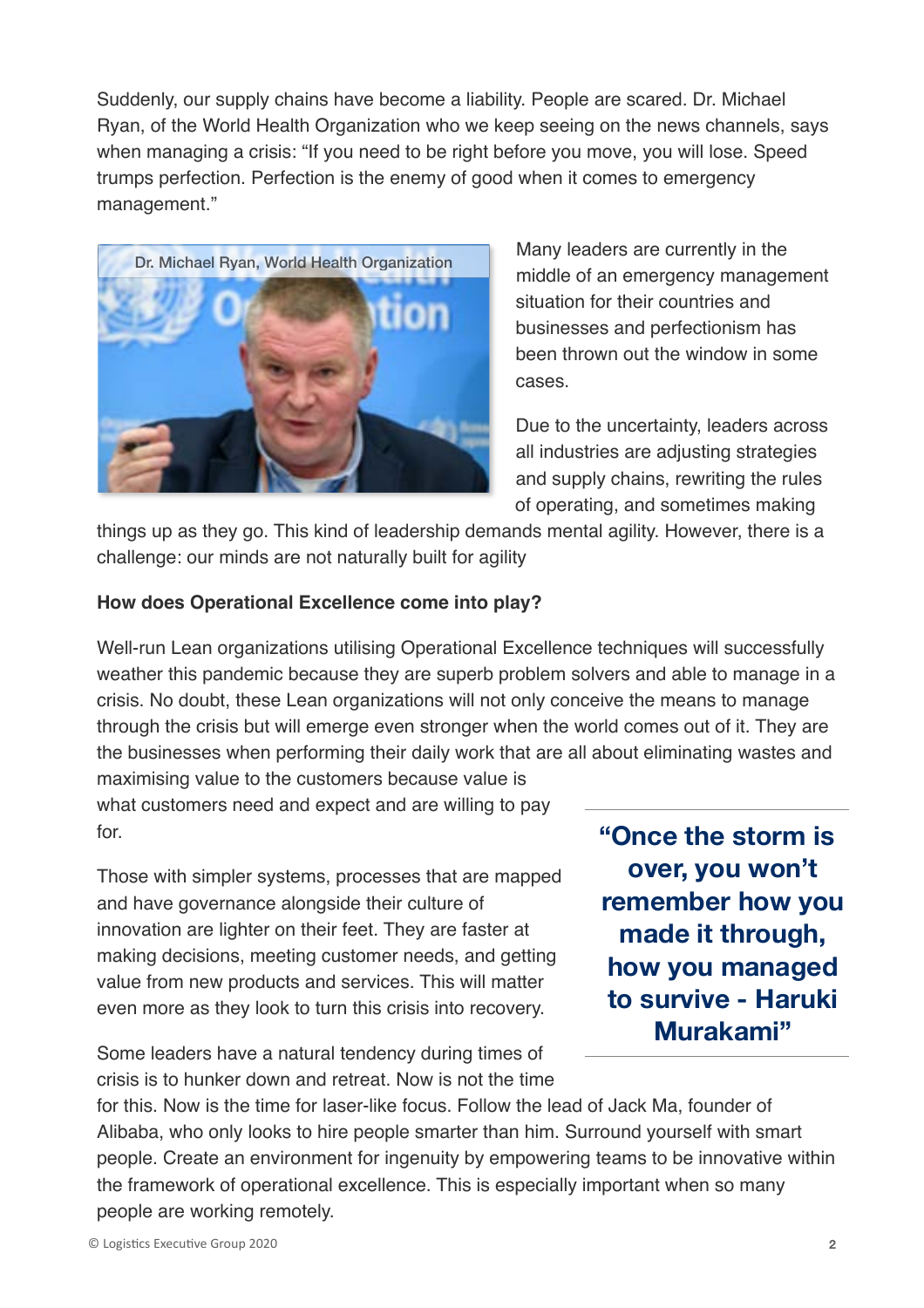*" Latest April 2020, Dubai Chamber of commerce survey finds that 85% of companies did not have a business continuity plan in place pre Covid 19. Find out what your business should be doing concerning Disaster Recovery and Business Continuity (DRBC) by listening to our upcoming vodcast with Mark Lutton on the 3rd episode of our post Covid 19 series."*

### **Plans to handle the global disaster**

*Impact of Covid-19 on Dubai's Business* 



*Source: Dubai Chamber: Covid-19 Impact on Business Survey - April 2020*

#### **What is your plan?**

If your organisation has an Operational Excellence plan today, it is time to evaluate it. Leaders will need to have the willingness to make changes to this plan and potentially walk away from it and start a new plan. The two most important questions that must be asked:

- 1. What must we stop doing? (So, we can move our focus elsewhere)
- 2. What must we start doing?

A clear definition of what recovery means for each leader and organisation will make the answers to these questions easier to find.

#### **Organisational alignment is essential**

This recovery plan must be aligned to the organisation. Once developed, it will be important for leaders to step back and evaluate their organization through the lens of the plan itself.

- 1. Will there need to be a new structure?
- 2. Will additional capabilities need to be injected?
- 3. Are the processes outlined in the plan appropriate going forward?